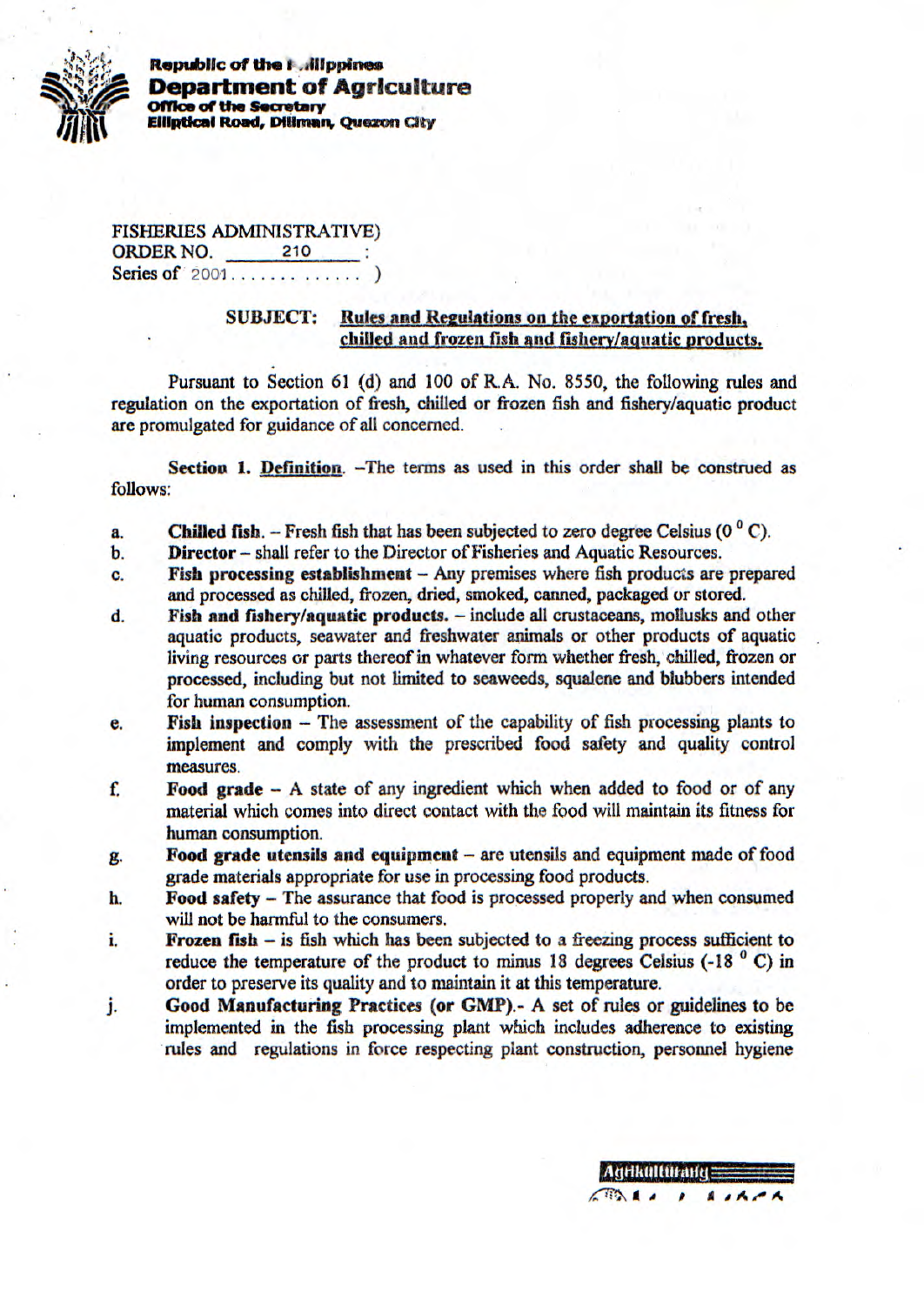and sanitation specific to a product that supports a company's policy and standard.

- **k. Hazard Analysis Critical Control Point (HACCP).** Preventive quality management system which identifies, evaluates and controls the hazards which are significant to food safety. A HACCP Plan is a company's written document delineating the procedures to be followed in accordance with the seven HACCP principles to ensure food *safety.*
- 1. **Product sanitary/health certification.** A certification issued by the Bureau of Fisheries and Aquatic Resources attesting that the fish products conform with the established sanitary standards and health requirements.
- m. **Sanitation Standard Operating Procedures (SSOP).** Written procedures to be followed to ensure that the processing and production of a certain product is carried out under sanitary and hygienic conditions.

## **SEC. 2. Requirements for the exportation of fish products. -**

- a. Only fish products which have been processed in fish processing establishments certified by BFAR to be compliant with the SSOP and HACCP system shall be allowed to be exported.
- b. Fish products shall be subjected to product tests required by the importing country at any BFAR laboratory or accredited laboratories the result of which shall be presented to BFAR as among the basis for issuance of the product sanitary/health certificate.
- C. Fish products shall be derived from species whose biological, microbiological and chemical characteristics meet the following standards:

## Microbiological:

| - Aerobic Plate Count (APC) | 500,000/g              |
|-----------------------------|------------------------|
| - Escherichia coli          | 11/g                   |
| - Salmonella                | absent in 25 g         |
| - Shigella                  | absent                 |
| - Vibrio cholera            | absent                 |
| - Staphylococcus aureus     | 1000/g                 |
| <b>Chemical:</b>            |                        |
| $-Lead(Pb)$                 | $0.5$ ppm              |
| - Mercury (Hg)              | $0.5$ ppm              |
| - Cadmium (Cd)              | $0.5$ ppm              |
| <b>Marine biotoxins:</b>    |                        |
| - Ciguatoxin                | negative               |
| - Paralytic shellfish toxin | 40 micrograms/100g     |
| - Histamine                 | 200 ppm or 20 mg/100 g |
|                             |                        |

2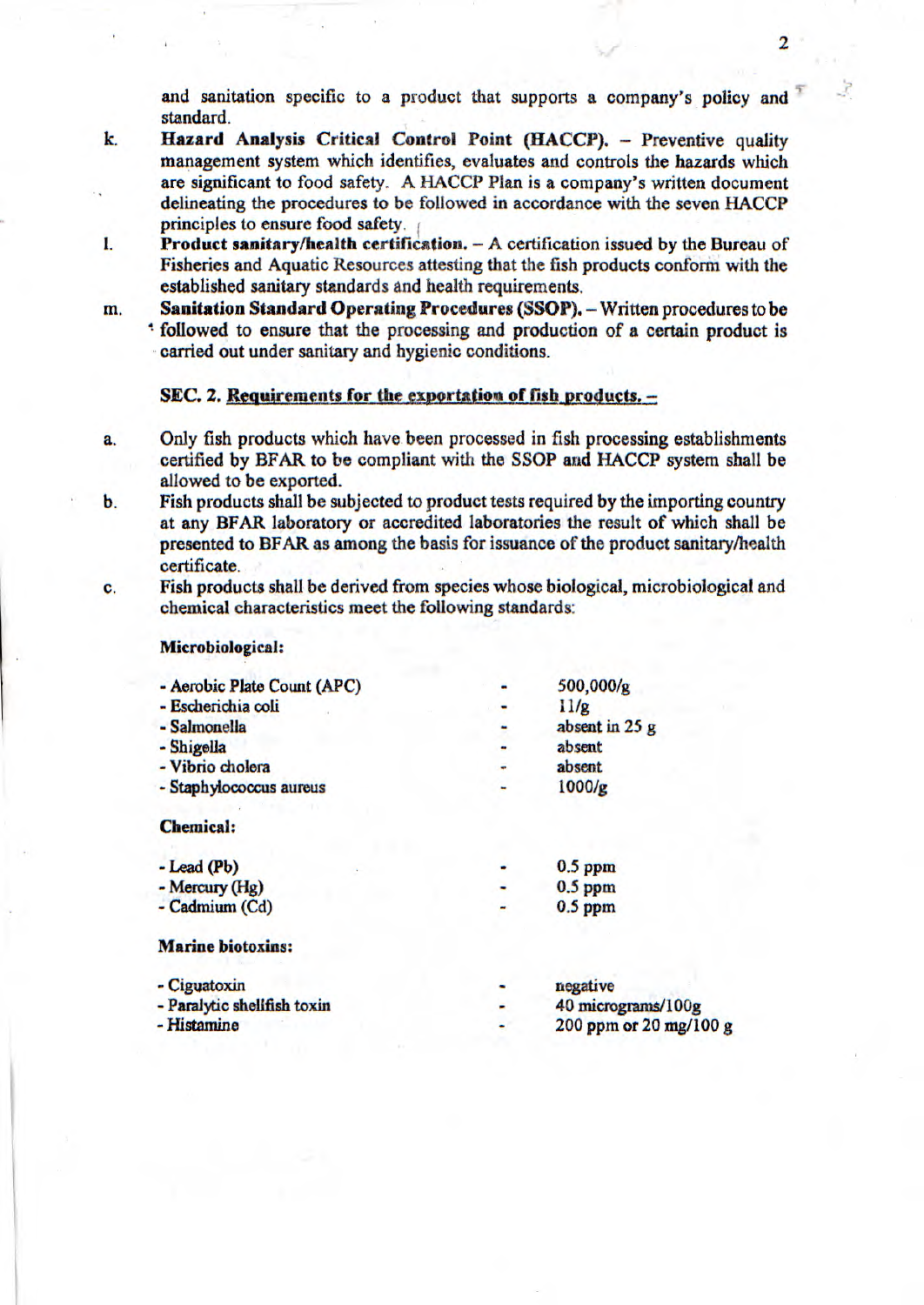- Č. **Physical characteristics.** - Fish products shall meet the minimum physical characteristics appropriate *for a* specific product established by BFAR.
- **e. Packaging.**  Fish products shall be packed under hygienic and sanitary conditions in a manner and with such precautions to preclude lubricants, oil fuel or any hazardous substances. Packaging materials to be used shall be of food grade.
- **f. Storage**  Fish products shall he stored and maintained at the temperature required for specific products (i.e. zero degree Celsius for fresh/chilled and minus 20 degrees Celsius or below for frozen fishery products).

**SEC. 3. Prohibition** – It shall be unlawful for any person to export fishery products of whatever size, stage or form for any purpose without first securing an appropriate permit therefor from the Bureau of Fisheries & Aquatic Resources.

**SEC. 4. Kinds of export permits.-** The export permits which BFAR may issue are:

- *a. Commercial export permits.* A permit attesting that the commercial export product is in accordance with the established standards for such products; and
- *b. Gratuitous export permit.-* A permit issued free of charge for fish products intended for sample, personal, educational, exhibit and scientific or similar purposes provided that the volume thereof does not exceed ten (10) kilograms valued at not more than two thousand (2,000.00) pesos.

**SEC.** *5.* **Procedure.-** Applications for an export permit shall be filed on a per shipment basis with the BFAR at least one (1) week prior to the date of exportation, to be accompanied by an export declaration, packing list, and a duly certified check payable to BFAR or cash in the amount of fifty (P50.00) pesos as payment for the processing fee which shall not be refundable and the application non-transferable. Export permits shall expire thirty (30) days after issuance thereof. An unused export permit shall be considered automatically cancelled.

A product sanitary/health certificate shall also be issued on a per shipment basis at least one week before the date of exportation upon payment of fifty (P50.00) pesos as certification fee. The same shall expire thirty (30) days after issuance thereof. An unused certificate shall be considered automatically cancelled.

**SEC. 6. Pre-shipment inspection.**- Fish products shall be inspected prior to its shipment for proper verification, and to ensure completeness of its accompanying documents.

The following information shall be indicated in bold on the packaging/container of the fish products and accompanying documents, except on fish products packed in bulk intended for further processing:

- a. The words "Product of the Philippines" or in the Philippines"
- b. Name of the product

62

 $x = 1$